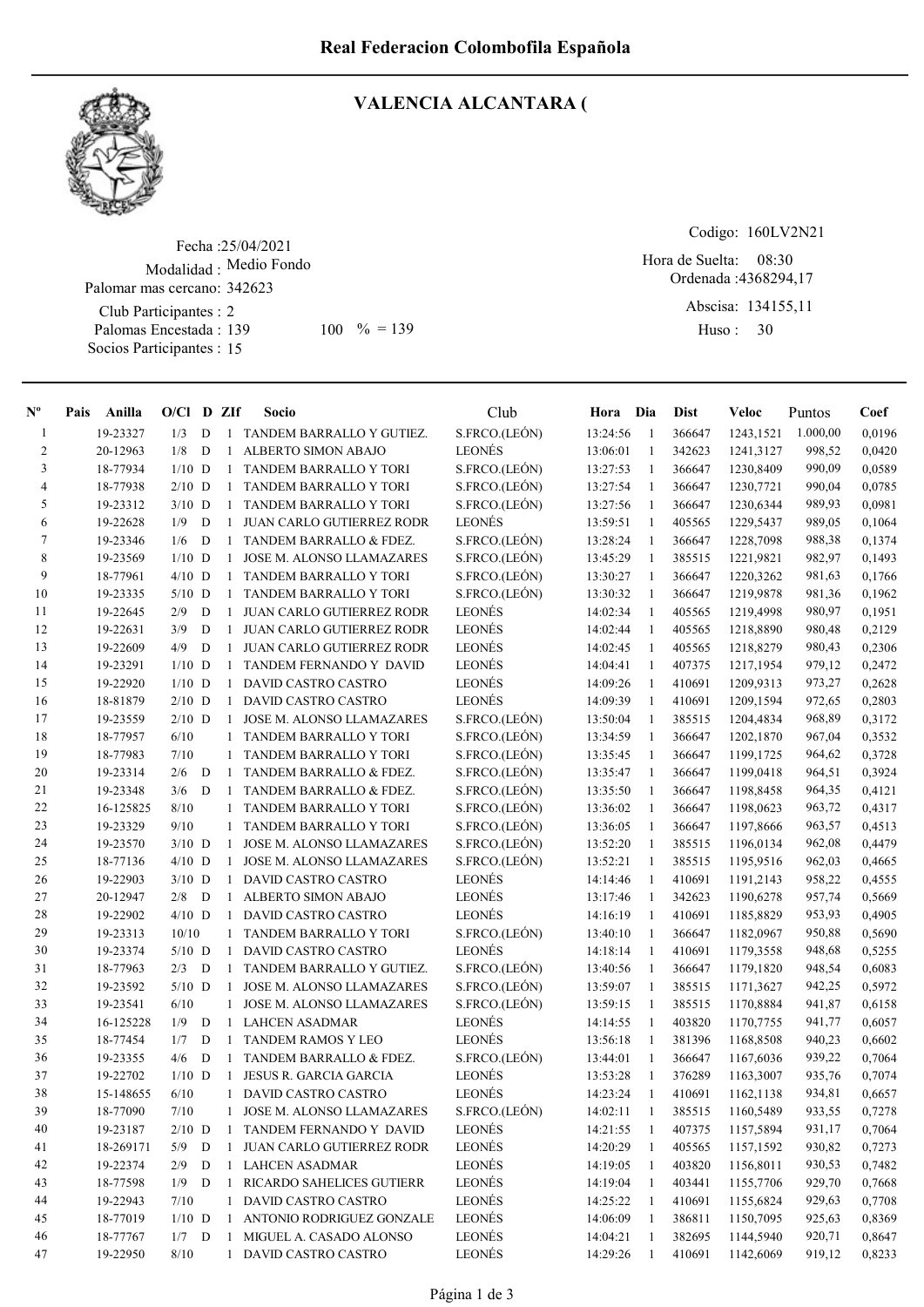## VALENCIA ALCANTARA ( 160LV2N21 25/04/2021

| $\mathbf{N}^{\mathbf{o}}$ | Anilla<br>Pais | $O/C1$ D ZIf |   |              | Socio                            | Club          | Hora     | Dia          | <b>Dist</b> | Veloc     | Puntos | Coef   |
|---------------------------|----------------|--------------|---|--------------|----------------------------------|---------------|----------|--------------|-------------|-----------|--------|--------|
| 48                        | 18-77899       | $3/10$ D     |   |              | 1 TANDEM FERNANDO Y DAVID        | LEONÉS        | 14:27:10 | -1           | 407375      | 1140,5740 | 917,48 | 0,8477 |
| 49                        | 17-116369      | $2/10$ D     |   | $\mathbf{1}$ | ANTONIO RODRIGUEZ GONZALE        | <b>LEONÉS</b> | 14:10:17 | -1           | 386811      | 1136,7321 | 914,39 | 0,9113 |
| 50                        | 10-166189      | $4/10$ D     |   | $\mathbf{1}$ | TANDEM FERNANDO Y DAVID          | LEONÉS        | 14:28:41 | 1            | 407375      | 1135,7511 | 913,60 | 0,8830 |
| 51                        | 19-22865       | $3/9$ D      |   | $\mathbf{1}$ | <b>LAHCEN ASADMAR</b>            | <b>LEONÉS</b> | 14:25:53 | -1           | 403820      | 1134,6977 | 912,75 | 0,9086 |
| 52                        | 18-77013       | $3/10$ D     |   | $\mathbf{1}$ | ANTONIO RODRIGUEZ GONZALE        | LEONÉS        | 14:11:26 | -1           | 386811      | 1132,9034 | 911,31 | 0,9671 |
| 53                        | 19-23582       | 8/10         |   | $\mathbf{1}$ | JOSE M. ALONSO LLAMAZARES        | S.FRCO.(LEÓN) | 14:11:03 | -1           | 385515      | 1130,3768 | 909,28 | 0,9891 |
| 54                        | 18-77031       | $4/10$ D     |   | $\mathbf{1}$ | ANTONIO RODRIGUEZ GONZALE        | LEONÉS        | 14:13:41 | 1            | 386811      | 1125,4866 | 905,34 | 1,0043 |
| 55                        | 18-77199       | $2/10$ D     |   | $\mathbf{1}$ | <b>JESUS R. GARCIA GARCIA</b>    | <b>LEONÉS</b> | 14:05:56 | $\mathbf{1}$ | 376289      | 1120,1300 | 901,04 | 1,0515 |
| 56                        | 17-116114      | $3/10$ D     |   | $\mathbf{1}$ | <b>JESUS R. GARCIA GARCIA</b>    | LEONÉS        | 14:05:59 | -1           | 376289      | 1119,9633 | 900,90 | 1,0707 |
| 57                        | 15-149601      | 5/6          | D | 1            | TANDEM BARRALLO & FDEZ.          | S.FRCO.(LEÓN) | 13:57:26 | -1           | 366647      | 1119,7608 | 900,74 | 1,1184 |
| 58                        | 18-77002       | $5/10$ D     |   | $\mathbf{1}$ | ANTONIO RODRIGUEZ GONZALE        | LEONÉS        | 14:17:02 | 1            | 386811      | 1114,6220 | 896,60 | 1,0787 |
| 59                        | 18-77577       | 6/9          |   | $\mathbf{1}$ | JUAN CARLO GUTIERREZ RODR        | LEONÉS        | 14:34:15 | 1            | 405565      | 1113,4248 | 895,64 | 1,0466 |
| 60                        | 19-23596       | 9/10         |   | $\mathbf{1}$ | JOSE M. ALONSO LLAMAZARES        | S.FRCO.(LEÓN) | 14:18:15 | -1           | 385515      | 1107,0065 | 890,48 | 1,1197 |
| 61                        | 19-22815       | $2/7$ D      |   | $\mathbf{1}$ | <b>TANDEM RAMOS Y LEO</b>        | <b>LEONÉS</b> | 14:15:11 | -1           | 381396      | 1104,9085 | 888,79 | 1,1506 |
| 62                        | 18-77499       | 3/7          | D | $\mathbf{1}$ | <b>TANDEM RAMOS Y LEO</b>        | LEONÉS        | 14:15:22 | 1            | 381396      | 1104,3220 | 888,32 | 1,1695 |
| 63                        | 19-23219       | $5/10$ D     |   | 1            | TANDEM FERNANDO Y DAVID          | LEONÉS        | 14:40:18 | 1            | 407375      | 1100,1215 | 884,94 | 1,1126 |
| 64                        | 19-23211       | 6/10         |   |              | TANDEM FERNANDO Y DAVID          | LEONÉS        | 14:40:19 | -1           | 407375      | 1100,0720 | 884,90 | 1,1302 |
| 65                        | 18-269105      | 6/10         |   | 1            | ANTONIO RODRIGUEZ GONZALE        | LEONÉS        | 14:21:57 | -1           | 386811      | 1099,0510 | 884,08 | 1,2089 |
| 66                        | 17-116373      | 7/10         |   | $\mathbf{1}$ | ANTONIO RODRIGUEZ GONZALE        | LEONÉS        | 14:22:05 | -1           | 386811      | 1098,6348 | 883,74 | 1,2275 |
| 67                        | 19-23127       | 4/9          | D | $\mathbf{1}$ | <b>LAHCEN ASADMAR</b>            | LEONÉS        | 14:40:05 | $\mathbf{1}$ | 403820      | 1091,1596 | 877,73 | 1,1936 |
| 68                        | 17-116310      | 7/9          |   | $\mathbf{1}$ | <b>JUAN CARLO GUTIERREZ RODR</b> | LEONÉS        | 14:42:13 | -1           | 405565      | 1089,5939 | 876,47 | 1,2062 |
| 69                        | 18-77475       | 4/7          | D | -1           | <b>TANDEM RAMOS Y LEO</b>        | <b>LEONÉS</b> | 14:21:32 | 1            | 381396      | 1084,9497 | 872,74 | 1,3015 |
| 70                        | 18-77211       | $4/10$ D     |   | 1            | JESUS R. GARCIA GARCIA           | LEONÉS        | 14:17:34 | 1            | 376289      | 1082,6383 | 870,88 | 1,3383 |
| 71                        | 18-77052       | 8/10         |   | $\mathbf{1}$ | ANTONIO RODRIGUEZ GONZALE        | <b>LEONÉS</b> | 14:27:46 | 1            | 386811      | 1081,1823 | 869,71 | 1,3205 |
| 72                        | 18-77196       | $5/10$ D     |   | $\mathbf{1}$ | JESUS R. GARCIA GARCIA           | <b>LEONÉS</b> | 14:18:27 | 1            | 376289      | 1079,8938 | 868,67 | 1,3766 |
| 73                        | 20-12942       | $3/8$ D      |   | $\mathbf{1}$ | ALBERTO SIMON ABAJO              | LEONÉS        | 13:47:25 | 1            | 342623      | 1079,4109 | 868,28 | 1,5328 |
| 74                        | 19-23295       | 7/10         |   |              | TANDEM FERNANDO Y DAVID          | LEONÉS        | 14:47:36 | 1            | 407375      | 1078,8533 | 867,83 | 1,3068 |
| 75                        | 18-77224       | 6/10         |   |              | <b>JESUS R. GARCIA GARCIA</b>    | LEONÉS        | 14:19:42 | -1           | 376289      | 1076,0337 | 865,56 | 1,4339 |
| 76                        | 17-116302      | 8/9          |   | $\mathbf{1}$ | <b>JUAN CARLO GUTIERREZ RODR</b> | LEONÉS        | 14:49:41 | -1           | 405565      | 1068,1665 | 859,24 | 1,3482 |
| 77                        | 19-23267       | 8/10         |   | $\mathbf{1}$ | TANDEM FERNANDO Y DAVID          | <b>LEONÉS</b> | 14:52:07 | -1           | 407375      | 1066,1011 | 857,57 | 1,3598 |
| 78                        | 19-22892       | 5/9          | D | 1            | <b>LAHCEN ASADMAR</b>            | <b>LEONÉS</b> | 14:51:54 | -1           | 403820      | 1057,3972 | 850,57 | 1,3896 |
| 79                        | 19-22704       | 7/10         |   | $\mathbf{1}$ | <b>JESUS R. GARCIA GARCIA</b>    | <b>LEONÉS</b> | 14:26:17 | $\mathbf{1}$ | 376289      | 1056,1510 | 849,57 | 1,5104 |
| 80                        | 20-12980       | 4/8          | D | $\mathbf{1}$ | <b>ALBERTO SIMON ABAJO</b>       | <b>LEONÉS</b> | 13:56:34 | -1           | 342623      | 1049,1671 | 843,95 | 1,6798 |
| 81                        | 15-148925      | 5/7          | D | -1           | TANDEM RAMOS Y LEO               | <b>LEONÉS</b> | 14:34:07 | 1            | 381396      | 1047,4555 | 842,58 | 1,5279 |
| 82                        | 19-23279       | 9/10         |   | 1            | TANDEM FERNANDO Y DAVID          | <b>LEONÉS</b> | 15:04:12 | 1            | 407375      | 1033,4221 | 831,29 | 1,4481 |
| 83                        | 19-22889       | 6/9          |   | 1            | <b>LAHCEN ASADMAR</b>            | LEONÉS        | 15:01:12 | 1            | 403820      | 1032,2597 | 830,35 | 1,4787 |
| 84                        | 19-23107       | $2/7$ D      |   | $\mathbf{1}$ | MIGUEL A. CASADO ALONSO          | LEONÉS        | 14:46:01 | 1            | 382695      | 1017,7607 | 818,69 | 1,5791 |
| 85                        | 19-22994       | $1/10$ D     |   | $\mathbf{1}$ | <b>GENARO GONZALEZ LLORENTE</b>  | LEONÉS        | 15:07:23 |              | 403820      | 1016,1976 | 817,43 | 1,5143 |
| 86                        | 18-77205       | 8/10         |   |              | 1 JESUS R. GARCIA GARCIA         | <b>LEONÉS</b> | 14:41:58 | -1           | 376289      | 1011,6202 | 813,75 | 1,6442 |
| 87                        | 18-77617       | $2/9$ D      |   | -1           | <b>RICARDO SAHELICES GUTIERR</b> | LEONÉS        | 15:10:30 | 1            | 403441      | 1007,3433 | 810,31 | 1,5514 |
| $\bf 88$                  | 19-22982       | $2/10$ D     |   | $\mathbf{1}$ | <b>GENARO GONZALEZ LLORENTE</b>  | LEONÉS        | 15:15:14 | -1           | 403820      | 996,5123  | 801,60 | 1,5678 |
| 89                        | 19-22843       | $3/9$ D      |   | $\mathbf{1}$ | RICARDO SAHELICES GUTIERR        | LEONÉS        | 15:15:44 | -1           | 403441      | 994,3501  | 799,86 | 1,5871 |
| 90                        | 19-3884        | $3/10$ D     |   |              | 1 GENARO GONZALEZ LLORENTE       | <b>LEONÉS</b> | 15:24:54 | -1           | 403820      | 973,2948  | 782,92 | 1,6034 |
| 91                        | 19-22835       | 6/7          |   | $\mathbf{1}$ | TANDEM RAMOS Y LEO               | LEONÉS        | 15:06:35 | $\mathbf{1}$ | 381396      | 961,7046  | 773,60 | 1,7165 |
| 92                        | 20-295544      | $4/10$ D     |   | $\mathbf{1}$ | <b>GENARO GONZALEZ LLORENTE</b>  | <b>LEONÉS</b> | 15:43:49 | $\mathbf{1}$ | 403820      | 930,8540  | 748,78 | 1,6390 |
| 93                        | 19-22884       | 7/9          |   | $\mathbf{1}$ | LAHCEN ASADMAR                   | LEONÉS        | 15:44:23 | 1            | 403820      | 929,6397  | 747,80 | 1,6568 |
| 94                        | 19-22900       | $5/10$ D     |   | 1            | <b>GENARO GONZALEZ LLORENTE</b>  | LEONÉS        | 15:49:10 | 1            | 403820      | 919,5142  | 739,66 | 1,6747 |
| 95                        | 18-77631       | $5/8$ D      |   |              | 1 ALBERTO SIMON ABAJO            | LEONÉS        | 15:07:50 | 1            | 342623      | 861,2225  | 692,77 | 1,9948 |
| 96                        | 18-269120      | 9/10         |   |              | 1 ANTONIO RODRIGUEZ GONZALE      | LEONÉS        | 16:05:03 | 1            | 386811      | 850,0407  | 683,77 | 1,7855 |
| 97                        | 18-77581       | $4/9$ D      |   |              | 1 RICARDO SAHELICES GUTIERR      | LEONÉS        | 16:44:41 | -1           | 403441      | 815,5541  | 656,03 | 1,7297 |
| 98                        | 19-22471       | 10/10        |   |              | 1 ANTONIO RODRIGUEZ GONZALE      | LEONÉS        | 16:27:15 | 1            | 386811      | 810,4997  | 651,97 | 1,8227 |
| 99                        | 19-23167       | $5/9$ D      |   | $\mathbf{1}$ | RICARDO SAHELICES GUTIERR        | LEONÉS        | 16:59:21 | 1            | 403441      | 792,0703  | 637,14 | 1,7654 |
| 100                       | 19-22935       | 9/10         |   | $\mathbf{1}$ | DAVID CASTRO CASTRO              | LEONÉS        | 17:29:38 | 1            | 410691      | 761,0557  | 612,19 | 1,7517 |
| 101                       | 19-22979       | 6/10         |   |              | <b>GENARO GONZALEZ LLORENTE</b>  | LEONÉS        | 17:23:21 | 1            | 403820      | 757,1388  | 609,04 | 1,7994 |
| 102                       | 19-3885        | 7/10         |   |              | 1 GENARO GONZALEZ LLORENTE       | LEONÉS        | 17:35:46 | -1           | 403820      | 739,9133  | 595,19 | 1,8172 |
| 103                       | 19-23101       | $3/7$ D      |   |              | 1 MIGUEL A. CASADO ALONSO        | LEONÉS        | 17:21:20 | $\mathbf{1}$ | 382695      | 720,2541  | 579,37 | 1,9363 |
| 104                       | 19-23593       | 10/10        |   |              | 1 JOSE M. ALONSO LLAMAZARES      | S.FRCO.(LEÓN) | 17:27:25 | -1           | 385515      | 717,3484  | 577,03 | 1,9408 |
| 105                       | 18-77768       | $4/7$ D      |   | $\mathbf{1}$ | MIGUEL A. CASADO ALONSO          | LEONÉS        | 17:23:58 | 1            | 382695      | 716,7020  | 576,52 | 1,9739 |
| 106                       | 19-22874       | 8/9          |   | $\mathbf{1}$ | LAHCEN ASADMAR                   | LEONÉS        | 18:03:19 | 1            | 403820      | 704,3577  | 566,59 | 1,8884 |
| 107                       | 18-77610       | 6/8          |   |              | 1 ALBERTO SIMON ABAJO            | LEONÉS        | 16:45:23 | 1            | 342623      | 691,6321  | 556,35 | 2,2467 |
| 108                       | 19-22869       | 9/9          |   |              | 1 LAHCEN ASADMAR                 | <b>LEONÉS</b> | 18:14:08 | 1            | 403820      | 691,3148  | 556,09 | 1,9241 |
| 109                       | 20-12836       | 6/9          |   |              | 1 RICARDO SAHELICES GUTIERR      | LEONÉS        | 18:17:19 | -1           | 403441      | 686,9224  | 552,56 | 1,9437 |
| 110                       | 18-77655       | 7/9          |   | $\mathbf{1}$ | RICARDO SAHELICES GUTIERR        | <b>LEONÉS</b> | 18:19:04 | -1           | 403441      | 684,8817  | 550,92 | 1,9615 |
| 111                       | 19-22913       | 10/10        |   |              | 1 DAVID CASTRO CASTRO            | <b>LEONÉS</b> | 18:31:51 | -1           | 410691      | 682,3810  | 548,91 | 1,9444 |
| 112                       | 19-22758       | 9/10         |   |              | 1 JESUS R. GARCIA GARCIA         | LEONÉS        | 17:54:17 | 1            | 376289      | 666,8441  | 536,41 | 2,1413 |
| 113                       | 16-124742      | 7/7          |   |              | 1 TANDEM RAMOS Y LEO             | LEONÉS        | 18:03:02 | 1            | 381396      | 665,5738  | 535,39 | 2,1315 |
| 114                       | 14-111537      | 6/6          |   |              | 1 TANDEM BARRALLO & FDEZ.        | S.FRCO.(LEÓN) | 17:50:32 | -1           | 366647      | 654,1038  | 526,16 | 2,2369 |